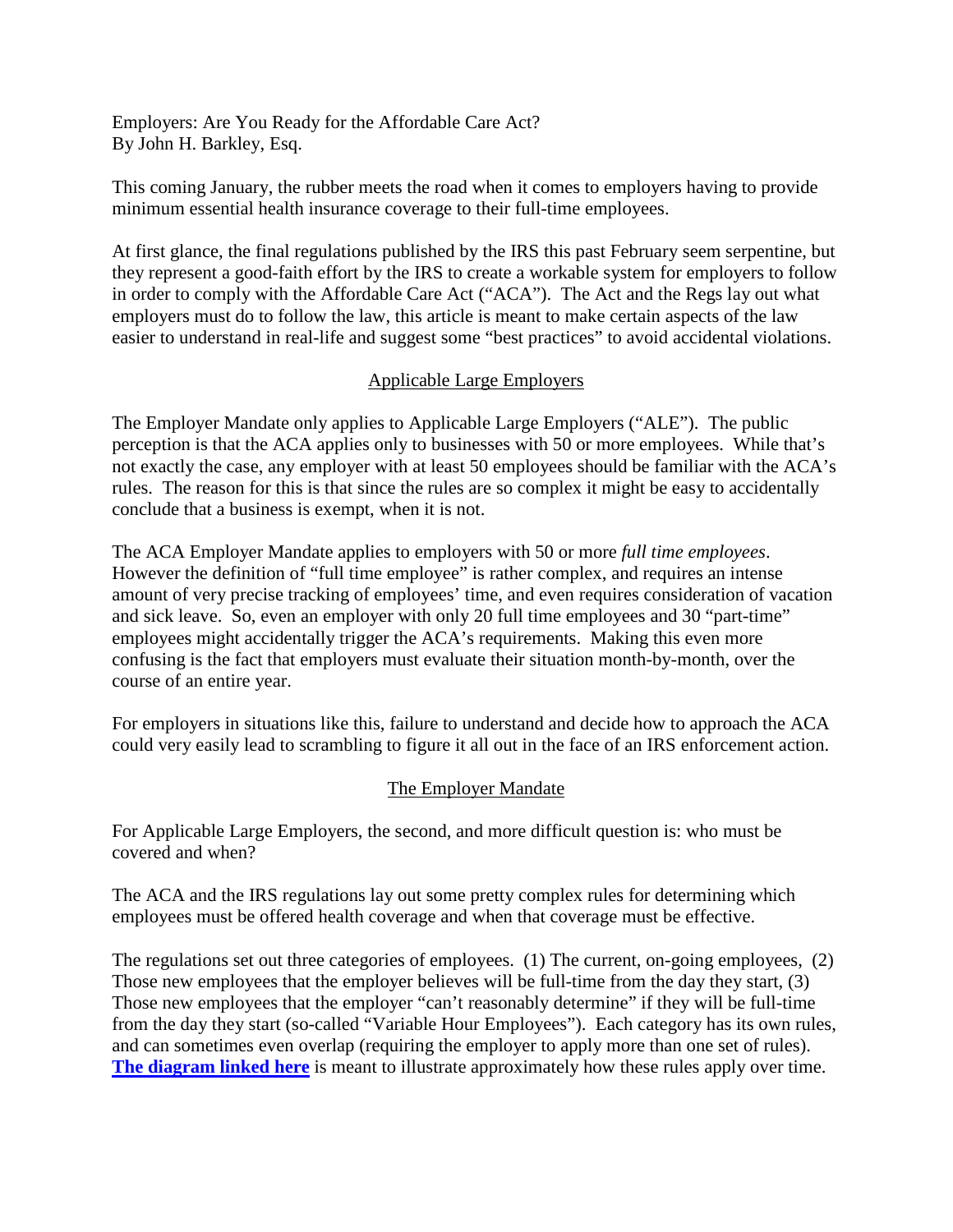Again, this comes down to intense and precise tracking of nearly every employee's hours of service to the employer.

Strictly speaking, the Regs for "Variable Hour Employees" could be read to only apply to those employees that the employer can't determine if they will be full-time or not. At first blush, this seems to indicate that if the business thinks they are hiring a part-time employee, they don't need to track that employees' time. If a business does so, it risks having someone "slip through the cracks" and trigger the penalties. So, prudent businesses should track all new employees as "Variable Hour" unless they're considered full-time from day one.

## The Penalties:

The penalties are the most straight-forward part of the employer mandate. There are two kinds.

The first penalty is triggered if the employer fails to offer coverage to at least 95% of its full-time employees. This penalty equals \$2,000 for every full-time employee. This includes all full-time employees, whether they were covered or not. There is an allowance that deducts from the total penalty, but this can still be a significant financial hit even after taking the allowance into account.

The second penalty is triggered if the employer offers coverage that is not affordable. This penalty equals \$3,000 for every full-time employee who receives a tax credit against his or her insurance premiums. You also have to figure what your penalty would be under the first method, and take whichever is smaller as the final bill.

The one hidden feature of these penalties is that they are *excise taxes* and therefore not tax deductible. So practically speaking, the actual cost to the business is actually the penalty *plus* the business' effective tax rate (so a \$20,000 penalty would cost a C Corp \$20,000 in the year the penalty is assessed, and approximately \$7,000 in additional income tax for that year depending on the corporation's actual tax bracket). So in addition to paying the penalties, a business will also later on have to pay at least some income tax on income it never had.

## Final Thoughts

This article is meant as a very brief overview and to give some insight into some of the hidden dangers for employers in dealing with the ACA. The realities of the rules are far more complex than can be explained in brief. Navigating its rules for business' individual situations is an extremely complex task and any business that thinks there is any possibility of triggering the ACA should seek competent advisors on the subject.

About the author:

John H. Barkley is a Partner with Shustak & Partners, P.C. specializing in tax law, employment law, corporate law, and employer compliance with the Affordable Care Act. John also regularly consults on matters of internal accounting, business strategy, growth strategies, and strategic partnerships. To learn more about John and Shustak & Partners, P.C., visit www.shufirm.com.